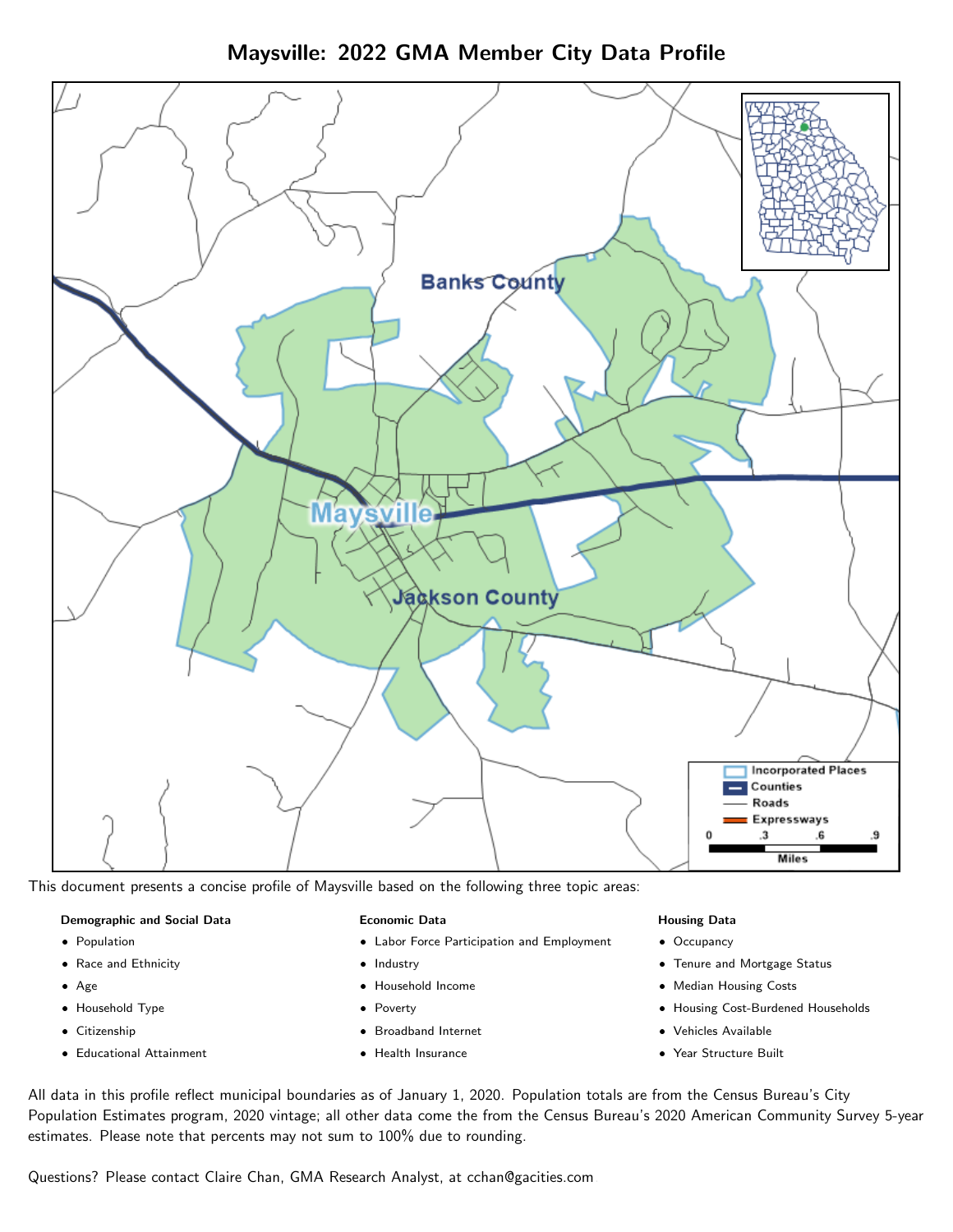# Maysville: Demographic and Social



0% 2% 4% 6% 8% Male <u>Januar Female</u> 8% 6% 4% 2% 85 and over 80-84 75-79 70-74 65-69 60-64 55-59 50-54 45-49 40-44 35-39 30-34 25-29 20-24 15-19 10-14 5-9 Under 5

**Citizenship** 

Age



Source: American Community Survey, 2020 5-year estimates, table B05002 Source: American Community Survey, 2020 5-year estimates, table B15002

Race and Ethnicity



Source: U.S. Census Bureau, City Population Estimates, 2020 vintage Source: American Community Survey, 2020 5-year estimates, table B03002

## Household Type



Source: American Community Survey, 2020 5-year estimates, table B01001 Source: American Community Survey, 2020 5-year estimates, table B11001

#### Educational Attainment



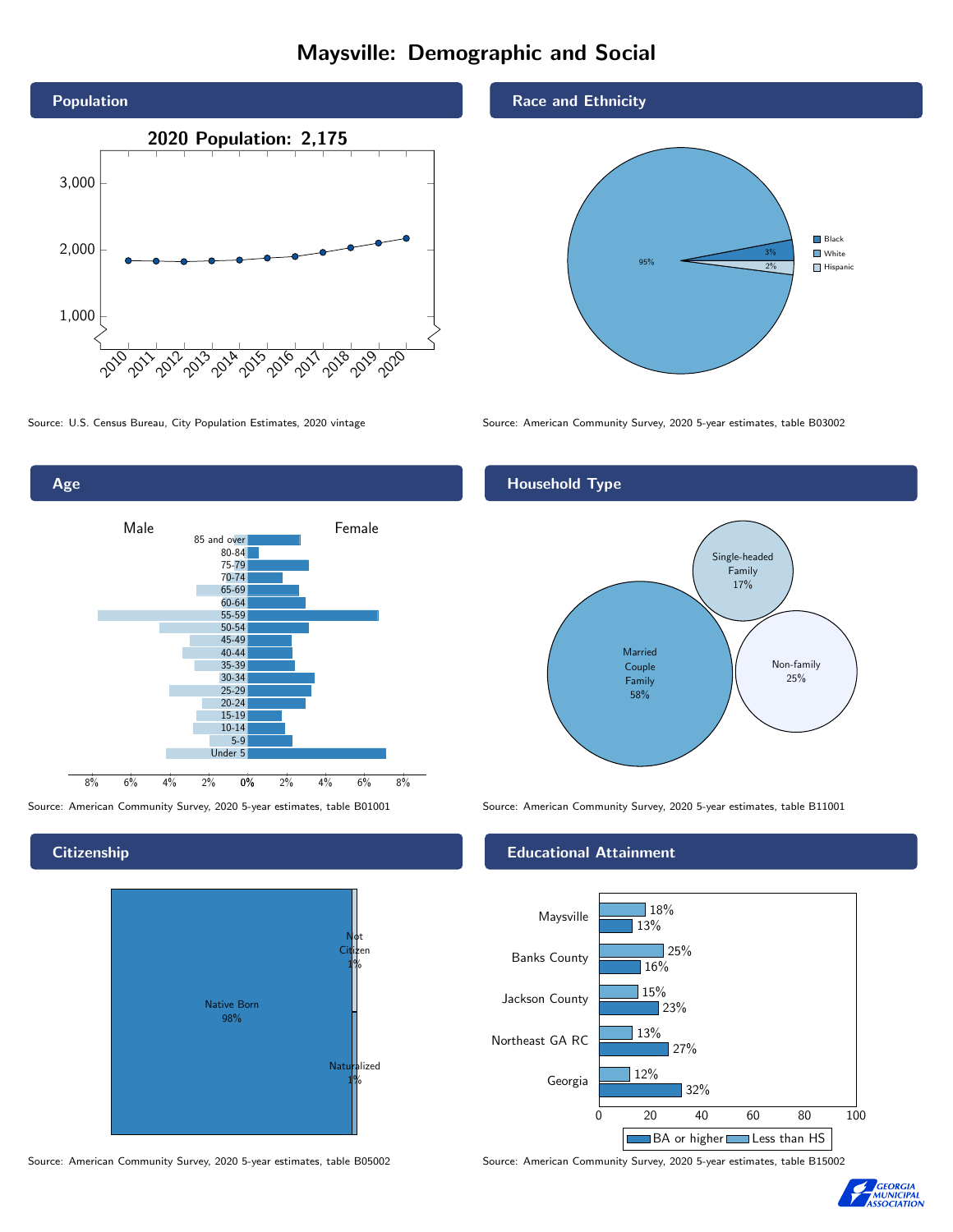# Maysville: Economic



Source: American Community Survey, 2020 5-year estimates, table B23001 Note: Unemployment rate is based upon the civilian labor force.

## Industry

| Agriculture, forestry, fishing and hunting, and mining      | $3\%$ |
|-------------------------------------------------------------|-------|
| Construction                                                | 9%    |
| Manufacturing                                               | 17%   |
| <b>Wholesale Trade</b>                                      | 7%    |
| Retail Trade                                                | 10%   |
| Transportation and warehousing, and utilities               | 11%   |
| Information                                                 | 3%    |
| Finance and insurance, real estate, rental, leasing         | 2%    |
| Professional, scientific, mgt, administrative, waste mgt    | $2\%$ |
| Educational services, and health care and social assistance | 23%   |
| Arts, entertainment, recreation, accommodation, food        | 3%    |
| service                                                     |       |
| Other services, except public administration                | 6%    |
| Public administration                                       | 4%    |
|                                                             |       |

Source: American Community Survey, 2020 5-year estimates, table C24030



Source: American Community Survey, 2020 5-year estimates, tables B19013 and B19025 Source: American Community Survey, 2020 5-year estimates, table B17010

Broadband Internet No 22% Yes 78%

#### Health Insurance



Source: American Community Survey, 2020 5-year estimates, table B28002 Source: American Community Survey, 2020 5-year estimates, table B18135